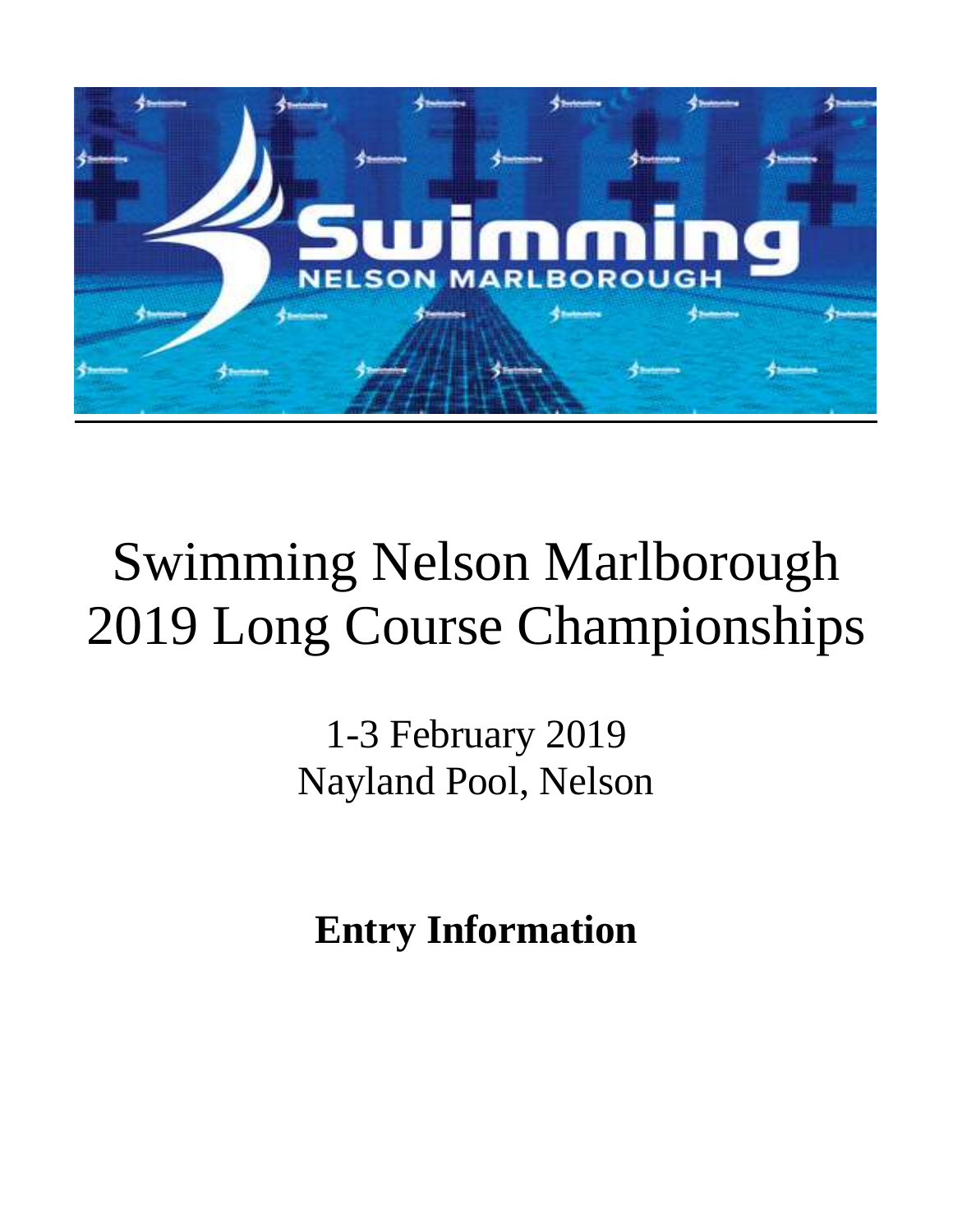# Swimming Nelson Marlborough 2019 Long Course Championships

### **Entries**

- Swimmers must be registered as competitive swimmers and financial on the SNZ database to be eligible.
- Age as at 1 February 2019
- **Entries are to be submitted online using the SNZ database. Converted times allowed.**
- Entry fees are **\$7.50** per individual event, except for 800m and 1500m freestyle, which are **\$10.00** per entry. **Relays**: no entry fee.
- Swimmers may enter a maximum of 9 individual events.
- Swimmers entering the 800 or 1500 Freestyle must achieve the qualifying times specified in this flier. See Rule 15.
- **Entries** will open on 6 January and **close Tuesday 29 January 2019 at 11:59pm.** Late entries may be accepted at the discretion of the Registrar and will incur a penalty equal to the entry fee (i.e. entry fees will be double the normal rate). Entry fees must be paid online or via clubs.
- **Clubs must submit, by Tuesday 29 January, one named timekeeper or other official for every swimmer entered** in the meet. If the requisite number of timekeepers and officials is not supplied, SNM reserves the right to decline some or all of the entries submitted by the club. Families with multiple swimmers are expected to do multiple sessions.

## **Rules of the Competition**

- 1. All events will be conducted under SNZ Regulations and FINA Rules, except where noted in this flier.
- 2. The meet will be long course, with automatic timing.
- 3. Swimmers aged 12 years and under shall not compete in a technical swim suit. A technical swim suit is one that has bonded seams, kinetic tape or meshed seams. Refer to SNM Standing Orders for precise definition.
- 4. All swimmers must be in the marshalling area prior to their event, as all events will start promptly. Competitors must be ready when called, otherwise the event will be started without them.
- 5. Swimmers in the start area waiting for the next race may adjust the footrest on the starting blocks during an event but must do so quietly, without interfering with officials, and then promptly move behind the timekeepers.
- 6. Entry to the pool for backstroke events will be feet first; there will be no swim backs.
- 7. When the whistle is blown prior to the start of each race, there is to be silence and no movement on poolside.
- 8. The one start rule shall apply.
- 9. Over the top starts will be used for both prelims and finals.
- 10. Competitors are to remain in their lane until instructed to leave by the Referee's whistle. While exiting the pool, competitors must swim UNDER the lane ropes and exit at the side of the pool (not the end).
- 11. Questions about Disqualifications are to be raised with the Meet Director by a team manager, not a swimmer, parent or other person. Protests must be lodged in accordance with SNZ Regulation 4. The bond shall be \$50 and shall be refunded if the protest is upheld.
- 12. **Visiting swimmers**: Visiting swimmers (i.e. competitive swimmers registered with SNZ but who are not members of a club affiliated to SNM) may enter and compete but shall not be eligible to win any cup or title. Should a visiting swimmer finish first, second or third in an event, he or she shall receive a Visitor's medal. If more than two visiting swimmers qualify for the final in any one event, only the top two visiting qualifiers shall contest that final.
- 13. **Events and age groups** are as follows: All 50m & 100m events, plus 200m free, back, breast, and IM: 9&U, 10, 11, 12, 13, 14, 15&O (M&F) 200m fly, 400m IM, 400m, 800m &1500m free: 11&U, 12, 13, 14, 15&O (M&F)
- 14. The following events will be **timed finals** with no prelims: 50m backstroke, breaststroke, and butterfly; all 200m events for the 9&U and 10 year old age groups; the 800m and 1500m freestyle; and all relays. All other events will have mixed prelims in the morning with age group finals the same afternoon.
- 15. **Long distance events** will be timed finals and have entry restrictions as follows: 800 Free: Qualifying time for all swimmers is 12:00:00, limited to fastest 32 girls and 8 boys. 1500 Free: Qualifying time for all swimmers is 21:00:00, limited to fastest 16 boys and 8 girls. Other swimmers who enter these events but do not make the cut will have their entry fees refunded.
- 16. All prelims will be straight seeded, i.e. fastest 8 swimmers in last heat, next 8 in 2<sup>nd</sup> to last heat, etc.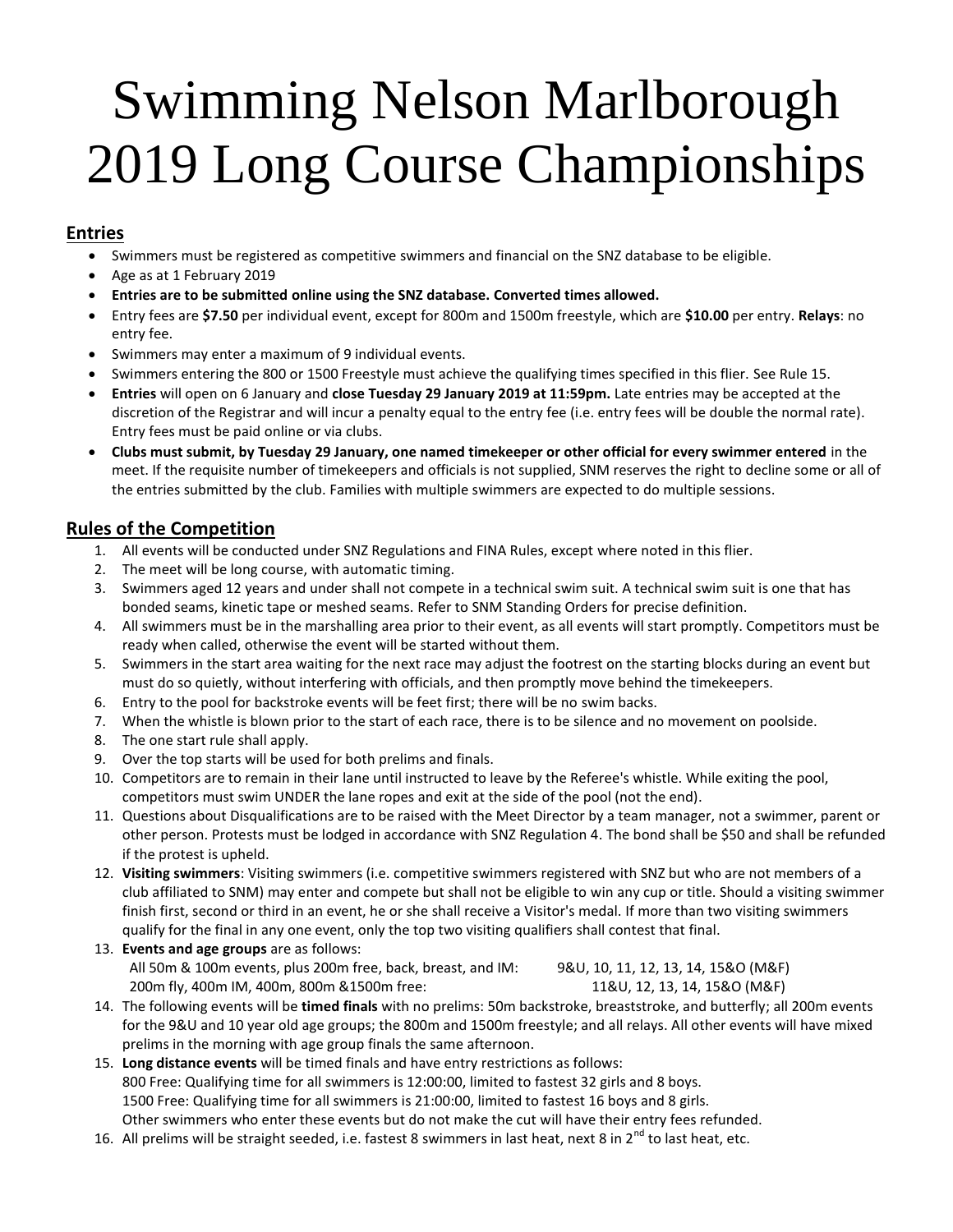- 17. Finals with four or more swimmers in an age group will be seeded in the middle of the pool. Such finals may be combined with other age groups with one or two swimmers seeded in outer lanes after consultation with the coaches or team managers of swimmers in outer lanes. Two or more finals with less than four swimmers may be combined without consultation over lane seeding.
- 18. During long distance events, no official times will be recorded for distances less than the full distance.
- 19. Events shall be scored according to rules for the Buchanan Cup  $(1^{st} = 28,$  then 22, 17, 13, 10, 8, 6, 4)
- 20. Medals will be presented for first, second and third place in the individual events. Finalist ribbons will be presented to the other finalists (4<sup>TH</sup> – 8<sup>TH</sup>) to mark their achievement.
- 21. Medals will be presented during sessions 2, 3, 4 and 5. Final prizegiving will be after Session 5.

#### **22. Relays**

- **Laurie Crabb Cup**: Club relay. Mixed 15 & Under 600m (12x50m) Medley. Three swimmers (11&U, 13&U, 15&U) to swim each stroke (teams of 12 consisting of 6 boys and 6 girls, 4 in each age group). Each swimmer to swim 50m. Entries submitted at meet.
- **Ton Boulton Cup**: Club relay. Women's 4x100m Freestyle. Entries via Team Manager or online.
- **Workers Co-op Shield**: Club relay. Men's 4x100m Freestyle. Entries via Team Manager or online.
- **Adam and Eve** 100m Relay: The 8 fastest males and 8 fastest females (no Visitors) in the 50m freestyle are paired– 1st fastest male with 8th fastest female, 2nd fastest with 7th fastest, etc. (irrespective of clubs). Each relay swimmer swims 50m freestyle. Entries determined by Meet Recorder based on each swimmer's personal best (either their seed time or, if faster, a time from this meet).
- The **JG Bacon Memorial Cup** is an inter-province competition between Nelson and Marlborough. Mixed 400m Medley **-** 8 swimmers per side, 1 male and 1 female swimmer to each stroke, each swimmer to swim 50m. Entries submitted at meet.
- Other 4x50 and 4x100 relays are mixed gender. For 12&Under relays, a mixed relay team may have any combination of boys and girls. For 13-14 or 15&Over relays, a mixed relay team must have at least two girls. For mixed relays, a swimmer may 'swim up' to a higher age group but in such case may not compete in another mixed relay of the same type (i.e. freestyle). Note: a swimmer may compete in both a mixed freestyle relay and the Ton Bolton or Workers' Coop relay, as these are open events.
- All relays except the Bacon Cup and Adam & Eve relays will count for standard points for club trophies, i.e. same as individual events.
- Lead off leg times will be taken as legal splits only for 4x50 and 4x100 relays and only for teams that enter by meet entry deadline. Other relay teams may enter up to 30 minutes after the end of the preceding session by submitting the names of swimmers' in each relay team and their order of swimming.

#### 23. **Club Trophies**

- **J.R. Buchanan Club Points Trophy** SNM club with the most points overall.
- **Y.M.C.A. Cup** SNM club with highest points per entry.
- 24. **Marie Saul Cup** Best All Round swimmer. Each contender's results (including prelims) are compared with the SNM Open Record for those events. The winner is the swimmer with smallest total percentage difference from the Open records across the swimmer's best seven results, which must include all four strokes (200m or 400m IM can count for one stroke).

#### 25. **Age Group trophies**

 Trophies will be awarded to the boy and girl in each age group who accumulate the most points from the individual events noted below.

 **Eligibility criteria**: To be considered for **trophies**, swimmers must enter and complete events as follows: **9 & Under and 10 year olds:** at least three strokes (one of which can be an IM) **11 and 12 year olds:** at least three strokes *plus* 200 IM (12 year olds may choose the 200 IM or 400 IM) **13, 14 and 15 & Over year olds:** all 4 strokes *plus either* 200 IM or 400 IM **N.B.** An event in which a swimmer is disqualified will not contribute to meeting these eligibility criteria.

 **Events** for scoring points towards trophies:  **Gane Family Cups** (9 years & under): All 50m, 100m & 200m events except 200 fly **Margaret Young Trophy** (10 year olds): All 50m, 100m & 200m events except 200 fly **Baigent-Holland Family Cups** (11 year olds): All events **Durrant Family Trophy** (12 year olds): All events **Trevurza Family Cups** (13 year olds): All events **Pattison Family Cups** (14 year olds): All events **Rukuwai Family Cups** (15 years & over): All events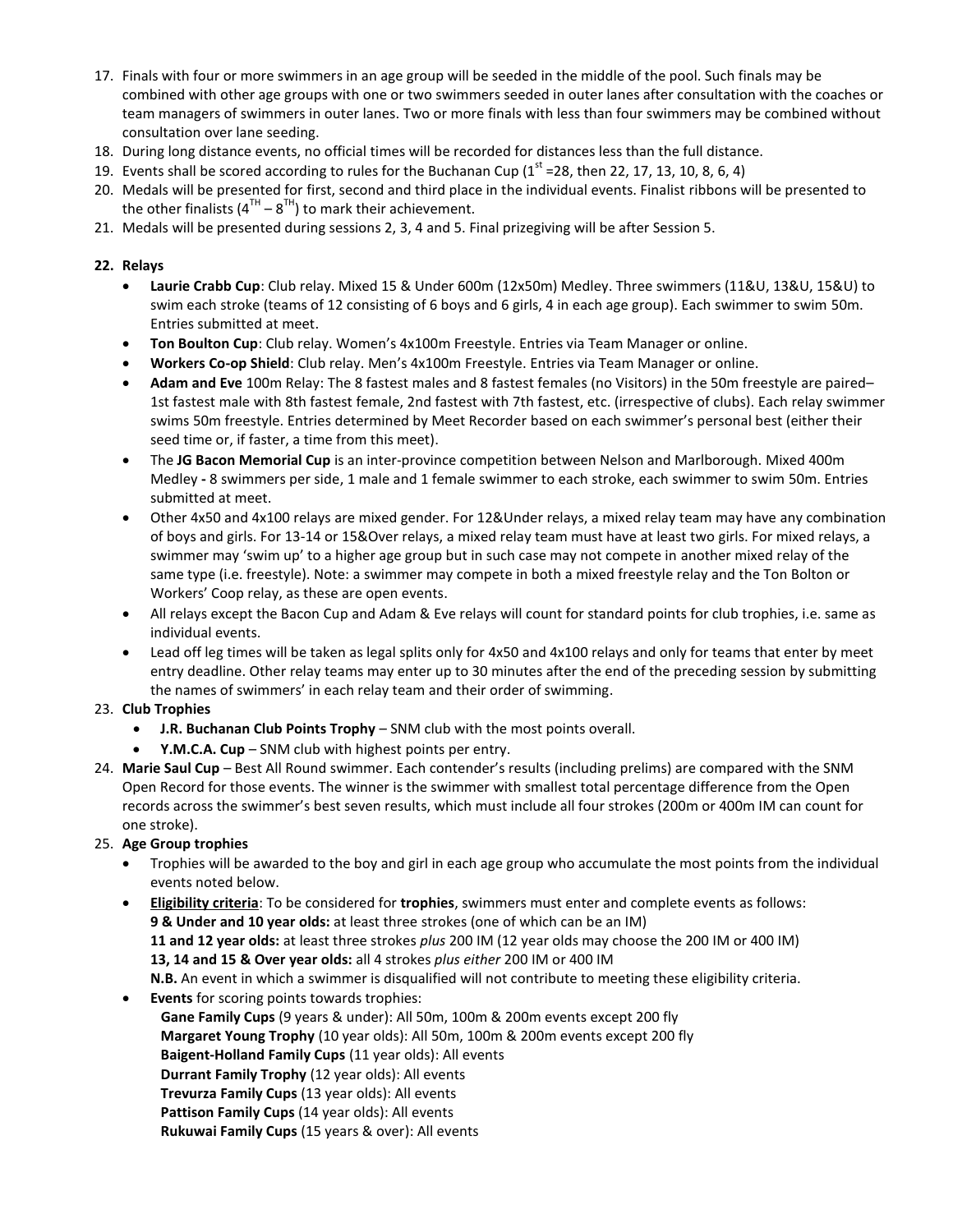#### WITHDRAWALS (SCRATCHING):

- 26. Once entries have closed, entry fees will only be refunded on presentation of a medical certificate, and only if the withdrawal is notified prior to the start of the meet. The Meet Director shall determine the acceptability on all matters where medical reasons or hardship are claimed. Scratching sheets are available from the recorder's table. No reseeding will be done once programmes have been printed.
- 27. All withdrawals must be submitted in writing by team managers or club recorders, as follows:
	- For session 1, by 6 pm, Thursday 1 February (by email to registrar@snm.org.nz)
	- For sessions 2-5, withdrawals from a final must be submitted not later than 30 minutes after results for the corresponding preliminary heats have been posted. Withdrawals from prelims must be notified no more than 30 minutes after the end of the preceding session.
- 28. **Important**: For finals, including timed finals, **a swimmer who is entered in but does not swim in a final and does not scratch in accordance with these rules will be fined \$20**. Late withdrawals for medical reasons are subject to approval by the Meet Director. Swimmers are not eligible to enter future SNM meets until fines have been paid.

### **QUALIFYING TIMES**

| Event     | ΔIΙ<br>swimmers |  |  |  |
|-----------|-----------------|--|--|--|
| 800 Free  | 12:00.00        |  |  |  |
| 1500 Free | 21:00.00        |  |  |  |

See also Rule 15 in this flyer.